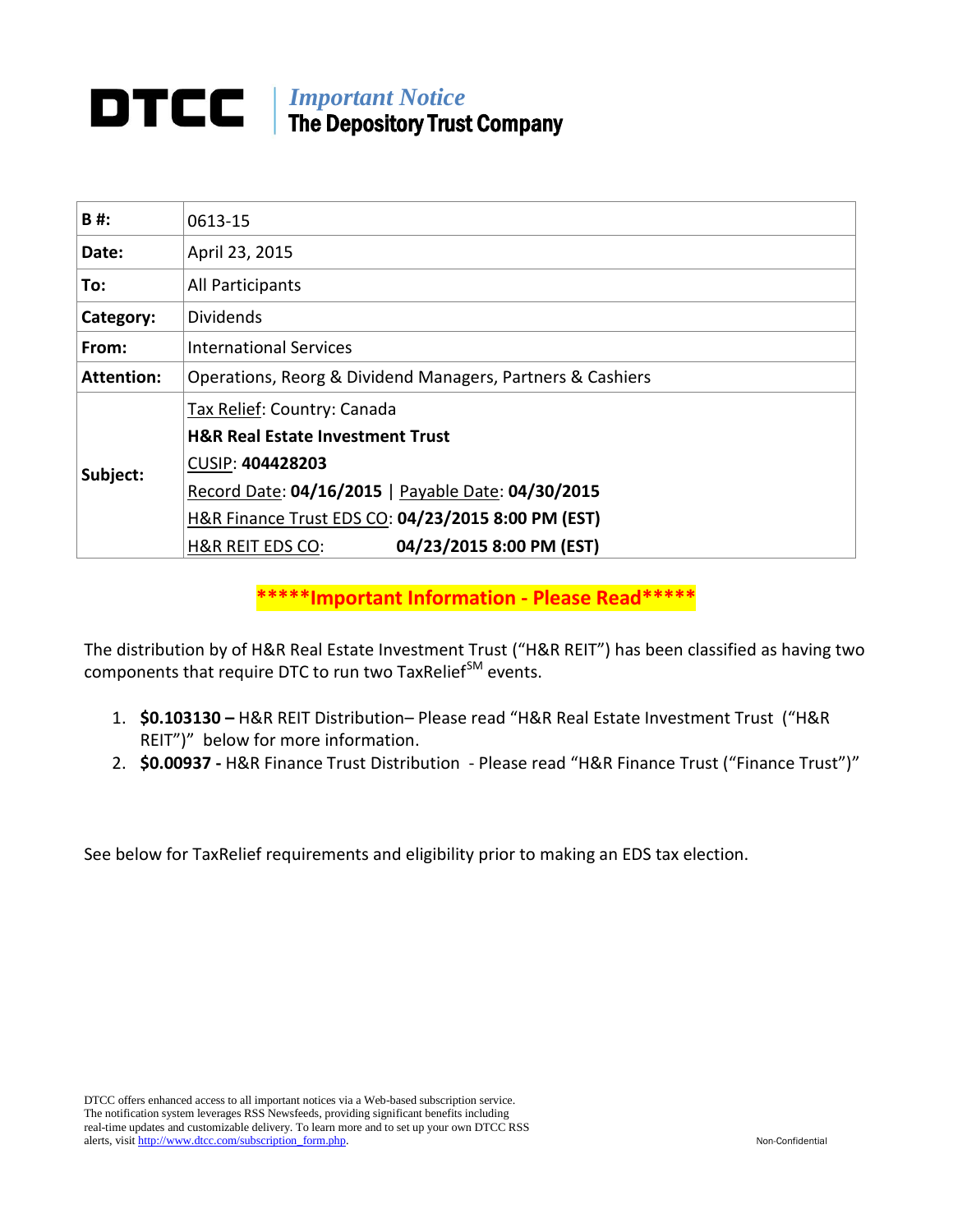## **404428203**

Stapled units ("Stapled Units") of H&R Real Estate Investment Trust ("HR REIT") and H&R Finance Trust ("Finance Trust").

# **CANADIAN WITHHOLDING TAX CONSIDERATIONS**

DTCC clients should be aware of the Canadian tax withholding requirements on distributions to the holders of the Stapled Units of HR REIT and Finance Trust.

Under Canadian tax withholding law, each of the underlying securities of the Stapled Units are treated as separate and therefore the distributions to holders of the Stapled Units will be processed as follows:

#### **H&R Finance Trust ("Finance Trust")**

For the portion of the distribution attributable to Finance Trust, only "Eligible Canadian Residents" as defined in Canada TaxInfo, will be able to make tax elections.

The following two tax rates will be available for the portion of the distribution attributable to Finance Trust:

## **"Eligible Canadian Residents" – 0%**

"Eligible Canadian Residents", as defined in Canada TaxInfo, are eligible to elect at the 0% withholding rate. When electing the 0% rate of withholding, eligible Canadian residents are required to provide a CRA identification number beginning with an 8 or 9, or for registered Canadian charities should use the identifier "CRC001". Prior to electing at the exempt rate for registered Canadian charities, Participants must confirm that the Canadian charity is listed on the CRA website http://www.cra-arc.gc.ca/chrts-gvng/lstngs/menu-eng.html and the charity status indicates 'registered'.

#### **Non "Eligible Canadian Residents" – 25%**

Non "Eligible Canadian Residents" as defined in Canada Taxinfo, will only be allowed to elect at the 25% tax withholding rate. This is because for U.S. and Canadian income tax purposes, Finance Trust is treated as a hybrid entity and under Article IV(7)(b) of the income tax treaty between Canada and the United States (the "Treaty"), holders of certain hybrid entities are ineligible for the benefits of the Treaty with respect to distributions from such hybrid entities.

*Please note that because Finance Trust is treated as a grantor trust for U.S. federal income tax purposes, distributions from the Staples Units that are attributable to Finance Trust may be subject to U.S. federal income tax withholding.*